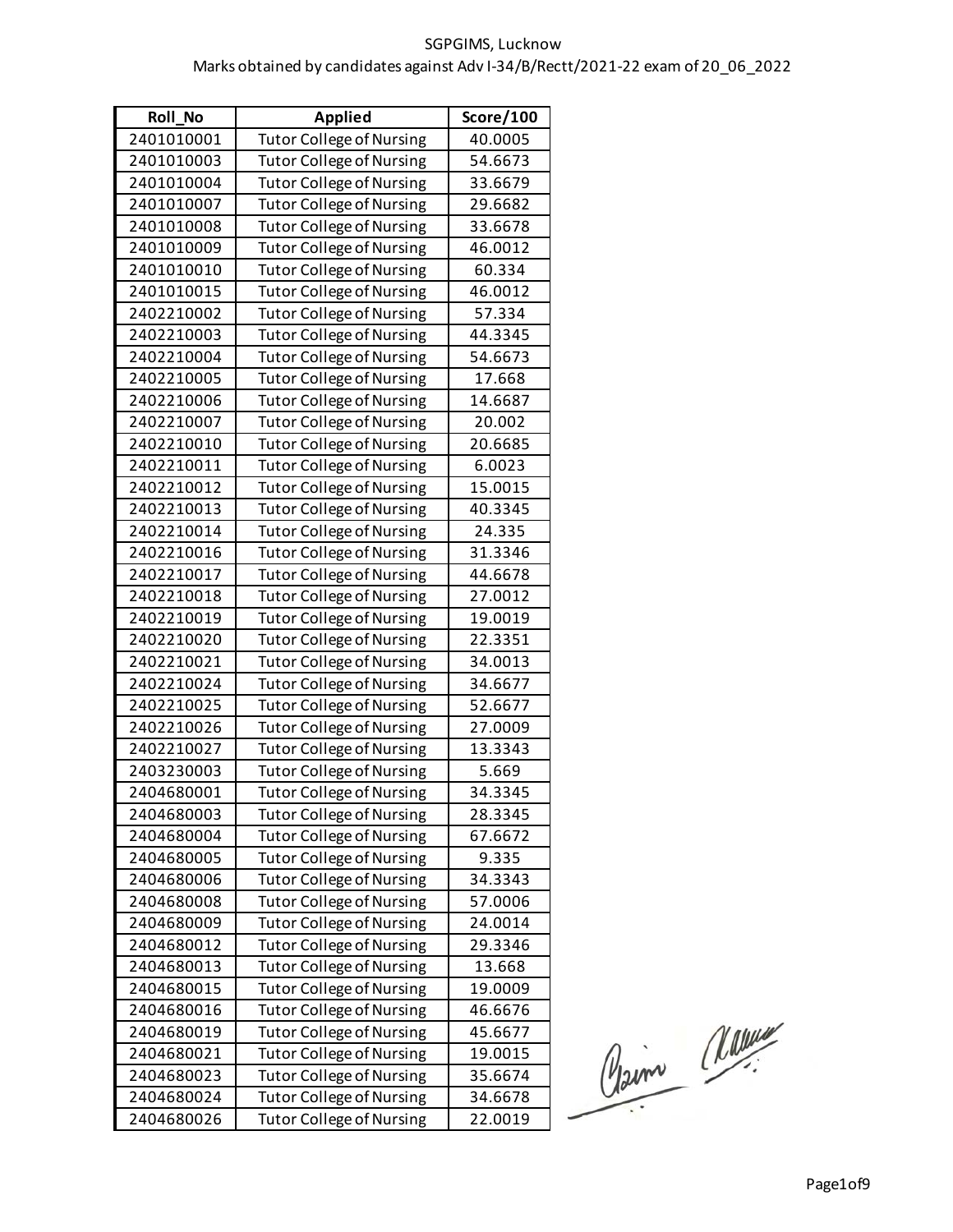| <b>Roll No</b> | <b>Applied</b>                  | <b>Score/100</b> |
|----------------|---------------------------------|------------------|
| 2404680027     | <b>Tutor College of Nursing</b> | 43.6678          |
| 2404680031     | <b>Tutor College of Nursing</b> | 33.335           |
| 2406240002     | <b>Tutor College of Nursing</b> | 33.001           |
| 2406240003     | <b>Tutor College of Nursing</b> | 11.3342          |
| 2406240006     | <b>Tutor College of Nursing</b> | 39.6676          |
| 2407120001     | <b>Tutor College of Nursing</b> | 57.6674          |
| 2408260001     | <b>Tutor College of Nursing</b> | 52.6676          |
| 2408260007     | <b>Tutor College of Nursing</b> | 30.0015          |
| 2408260009     | <b>Tutor College of Nursing</b> | 38.668           |
| 2408260012     | <b>Tutor College of Nursing</b> | 13.3355          |
| 2408260013     | <b>Tutor College of Nursing</b> | 36.3348          |
| 2408260019     | <b>Tutor College of Nursing</b> | 41.0014          |
| 2408260020     | <b>Tutor College of Nursing</b> | 3.0018           |
| 2411300001     | <b>Tutor College of Nursing</b> | 2.0018           |
| 2411300002     | <b>Tutor College of Nursing</b> | 23.6683          |
| 2411300003     | <b>Tutor College of Nursing</b> | 49.6677          |
| 2411300004     | <b>Tutor College of Nursing</b> | 29.0008          |
| 2411300006     | <b>Tutor College of Nursing</b> | 26.6678          |
| 2411300009     | <b>Tutor College of Nursing</b> | 10.3355          |
| 2412360001     | <b>Tutor College of Nursing</b> | 37.0015          |
| 2412360002     | <b>Tutor College of Nursing</b> | 33.3348          |
| 2412360004     | <b>Tutor College of Nursing</b> | 49.001           |
| 2412360005     | <b>Tutor College of Nursing</b> | 28.0018          |
| 2412360008     | <b>Tutor College of Nursing</b> | 6.3349           |
| 2412360010     | <b>Tutor College of Nursing</b> | 22.6678          |
| 2412360011     | <b>Tutor College of Nursing</b> | 26.3349          |
| 2412360012     | <b>Tutor College of Nursing</b> | 22.668           |
| 2412360013     | <b>Tutor College of Nursing</b> | 9.0017           |
| 2412360014     | <b>Tutor College of Nursing</b> | 53.001           |
| 2412360015     | <b>Tutor College of Nursing</b> | 21.3348          |
| 2412360016     | <b>Tutor College of Nursing</b> | 4.0023           |
| 2412360017     | <b>Tutor College of Nursing</b> | 16.6682          |
| 2412360018     | <b>Tutor College of Nursing</b> | 26.0006          |
| 2412360019     | <b>Tutor College of Nursing</b> | 28.335           |
| 2412360020     | <b>Tutor College of Nursing</b> | 31.3349          |
| 2412360021     | <b>Tutor College of Nursing</b> | 0.3335           |
| 2412360023     | <b>Tutor College of Nursing</b> | 47.6676          |
| 2412360025     | <b>Tutor College of Nursing</b> | 43.6677          |
| 2412360026     | <b>Tutor College of Nursing</b> | 32.0012          |
| 2412360027     | <b>Tutor College of Nursing</b> | 37.3345          |
| 2412360029     | <b>Tutor College of Nursing</b> | 50.3342          |
| 2412360031     | <b>Tutor College of Nursing</b> | 30.001           |
| 2412360032     | <b>Tutor College of Nursing</b> | 34.0012          |
| 2412360039     | <b>Tutor College of Nursing</b> | 29.0013          |
| 2412360040     | <b>Tutor College of Nursing</b> | 24.6685          |
| 2412360041     | <b>Tutor College of Nursing</b> | 63.0005          |

Claim Masseur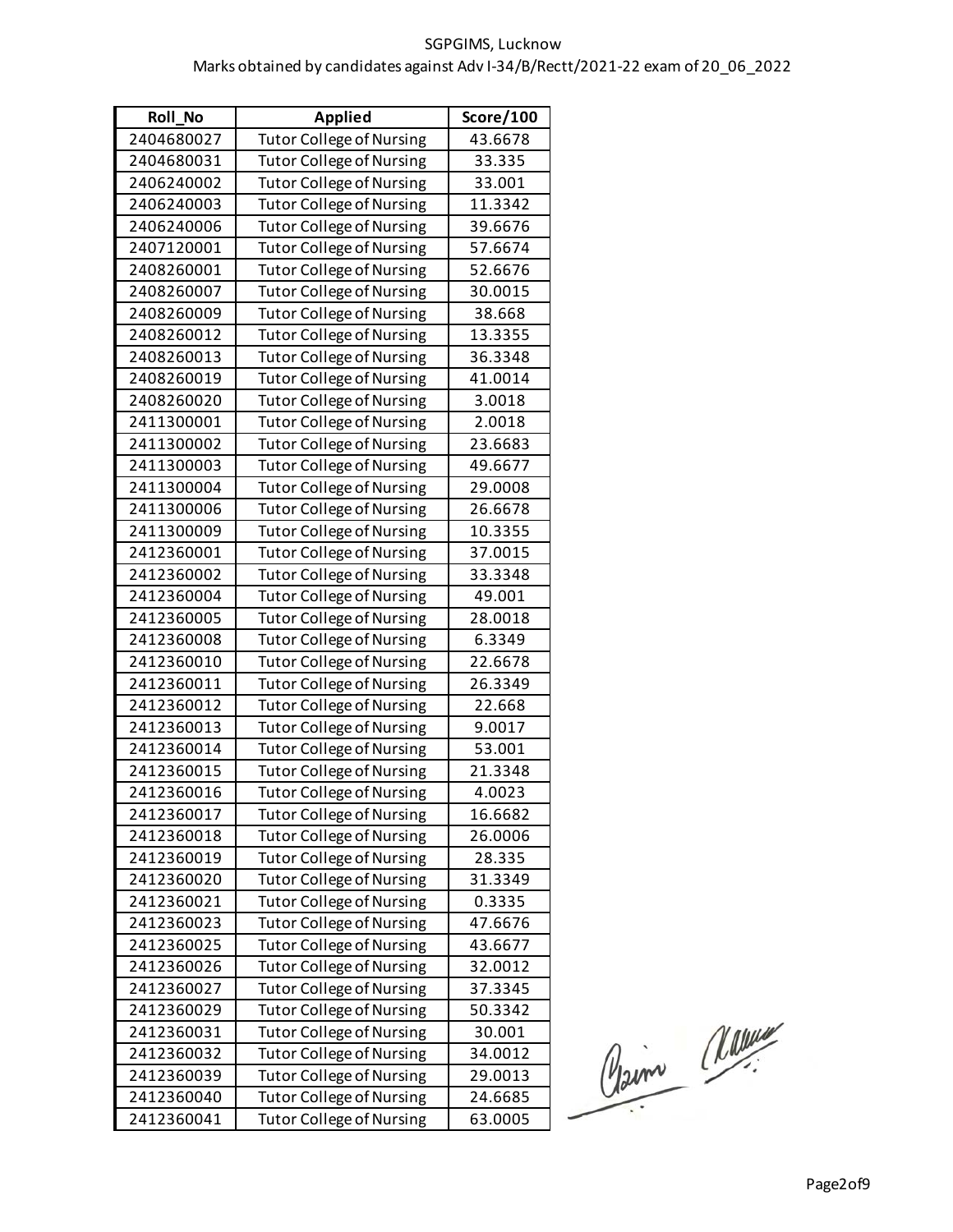| <b>Roll No</b> | <b>Applied</b>                  | Score/100 |
|----------------|---------------------------------|-----------|
| 2412360043     | <b>Tutor College of Nursing</b> | 25.6676   |
| 2412360044     | <b>Tutor College of Nursing</b> | 41.6677   |
| 2412360046     | <b>Tutor College of Nursing</b> | 44.0011   |
| 2413430002     | <b>Tutor College of Nursing</b> | 43.001    |
| 2413430003     | <b>Tutor College of Nursing</b> | 13.3354   |
| 2413430004     | <b>Tutor College of Nursing</b> | 12.6686   |
| 2413430005     | <b>Tutor College of Nursing</b> | 25.0011   |
| 2413430006     | <b>Tutor College of Nursing</b> | 33.335    |
| 2413430008     | <b>Tutor College of Nursing</b> | 38.6678   |
| 2413430010     | <b>Tutor College of Nursing</b> | 42.0007   |
| 2413430013     | <b>Tutor College of Nursing</b> | 29.668    |
| 2413430014     | <b>Tutor College of Nursing</b> | 18.0016   |
| 2413430015     | <b>Tutor College of Nursing</b> | 54.0008   |
| 2413430017     | <b>Tutor College of Nursing</b> | 17.3349   |
| 2413430018     | <b>Tutor College of Nursing</b> | 29.3349   |
| 2413430019     | <b>Tutor College of Nursing</b> | 22.6678   |
| 2413430020     | <b>Tutor College of Nursing</b> | 34.6681   |
| 2413430022     | <b>Tutor College of Nursing</b> | 49.3341   |
| 2413430023     | <b>Tutor College of Nursing</b> | 19.335    |
| 2413430025     | <b>Tutor College of Nursing</b> | 50.6677   |
| 2413430026     | <b>Tutor College of Nursing</b> | 33.335    |
| 2413430028     | <b>Tutor College of Nursing</b> | 24.668    |
| 2413430029     | <b>Tutor College of Nursing</b> | 17.0019   |
| 2413550001     | <b>Tutor College of Nursing</b> | 21.0017   |
| 2413550002     | <b>Tutor College of Nursing</b> | 58.334    |
| 2413550003     | <b>Tutor College of Nursing</b> | 15.3346   |
| 2413550004     | <b>Tutor College of Nursing</b> | 30.6675   |
| 2413550005     | <b>Tutor College of Nursing</b> | 42.3347   |
| 2413550006     | <b>Tutor College of Nursing</b> | 49.001    |
| 2413550007     | <b>Tutor College of Nursing</b> | 56.3341   |
| 2413550008     | <b>Tutor College of Nursing</b> | 36.3346   |
| 2413550009     | <b>Tutor College of Nursing</b> | 23.3349   |
| 2413550011     | <b>Tutor College of Nursing</b> | 17.6679   |
| 2413550012     | <b>Tutor College of Nursing</b> | 52.0011   |
| 2413550014     | <b>Tutor College of Nursing</b> | 38.3344   |
| 2413550016     | <b>Tutor College of Nursing</b> | 49.3343   |
| 2413550017     | <b>Tutor College of Nursing</b> | 50.0009   |
| 2413550019     | <b>Tutor College of Nursing</b> | 60.6675   |
| 2413550020     | <b>Tutor College of Nursing</b> | 49.3341   |
| 2413550021     | <b>Tutor College of Nursing</b> | 25.6684   |
| 2413550022     | <b>Tutor College of Nursing</b> | 17.3351   |
| 2413550023     | Tutor College of Nursing        | 14.6684   |
| 2413550025     | <b>Tutor College of Nursing</b> | 39.3339   |
| 2413550026     | <b>Tutor College of Nursing</b> | 26.6682   |
| 2413550030     | <b>Tutor College of Nursing</b> | 31.0013   |
| 2413550031     | <b>Tutor College of Nursing</b> | 36.3343   |

Claim Marine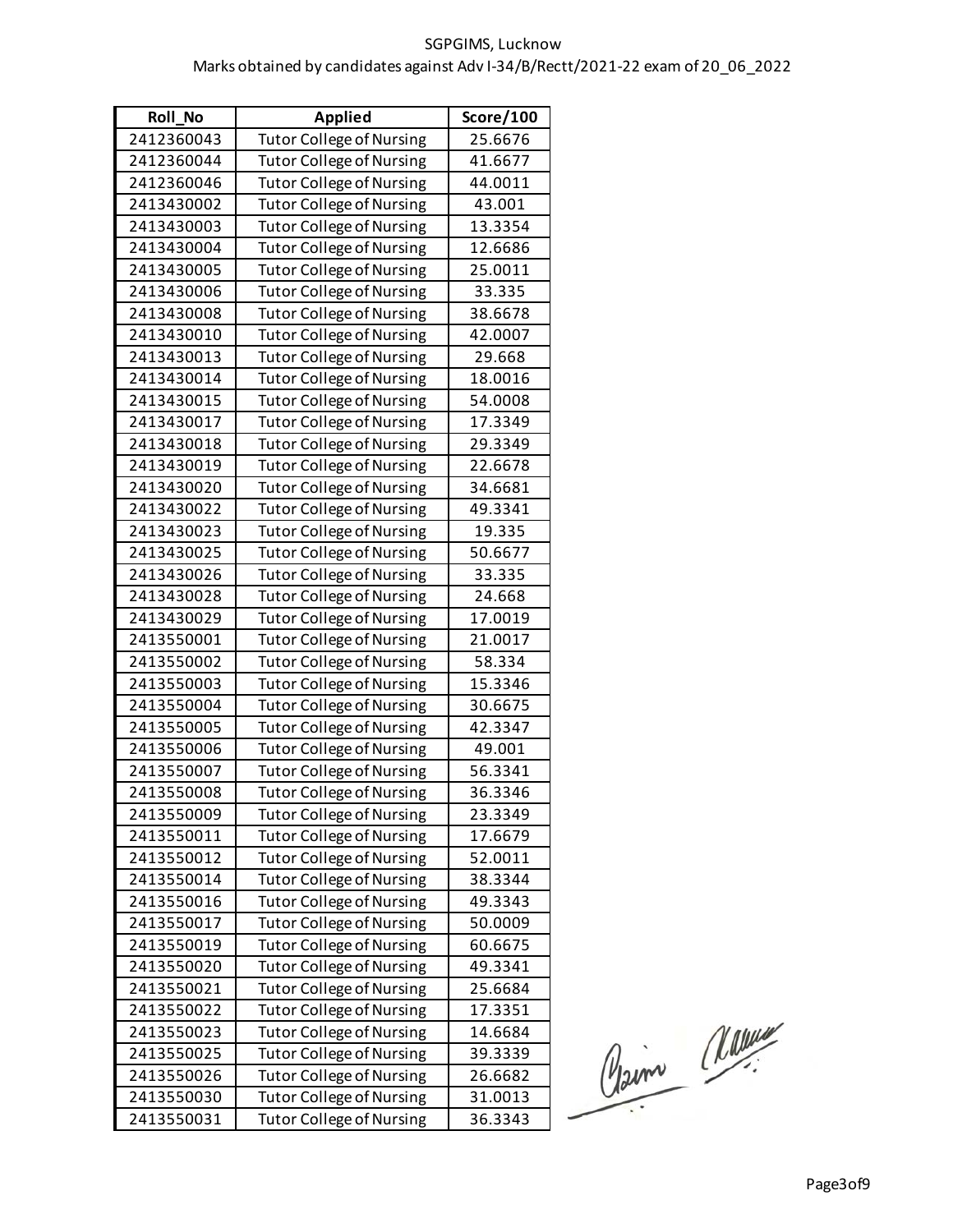| <b>Roll No</b> | <b>Applied</b>                  | <b>Score/100</b> |
|----------------|---------------------------------|------------------|
| 2413550032     | <b>Tutor College of Nursing</b> | 55.6674          |
| 2413550033     | <b>Tutor College of Nursing</b> | 24.0017          |
| 2413550034     | <b>Tutor College of Nursing</b> | 0.6671           |
| 2413550035     | <b>Tutor College of Nursing</b> | 27.3347          |
| 2413550036     | <b>Tutor College of Nursing</b> | 42.6674          |
| 2413550039     | <b>Tutor College of Nursing</b> | 57.3339          |
| 2413550040     | <b>Tutor College of Nursing</b> | 38.6678          |
| 2413550041     | <b>Tutor College of Nursing</b> | 36.0011          |
| 2413550042     | <b>Tutor College of Nursing</b> | 45.6677          |
| 2413550043     | <b>Tutor College of Nursing</b> | 53.3344          |
| 2413550044     | <b>Tutor College of Nursing</b> | 36.3344          |
| 2413550045     | <b>Tutor College of Nursing</b> | 28.0013          |
| 2413550046     | <b>Tutor College of Nursing</b> | 42.6679          |
| 2413550047     | <b>Tutor College of Nursing</b> | 37.3347          |
| 2413550048     | <b>Tutor College of Nursing</b> | 43.0011          |
| 2413550049     | <b>Tutor College of Nursing</b> | 30.3344          |
| 2413550051     | <b>Tutor College of Nursing</b> | 40.001           |
| 2413550052     | <b>Tutor College of Nursing</b> | 35.0011          |
| 2413550053     | <b>Tutor College of Nursing</b> | 51.0011          |
| 2413550054     | <b>Tutor College of Nursing</b> | 24.335           |
| 2413550056     | <b>Tutor College of Nursing</b> | 27.6677          |
| 2413550057     | <b>Tutor College of Nursing</b> | 30.6678          |
| 2413550058     | <b>Tutor College of Nursing</b> | 35.3348          |
| 2413550059     | <b>Tutor College of Nursing</b> | 19.668           |
| 2413550060     | <b>Tutor College of Nursing</b> | 30.3347          |
| 2413550061     | <b>Tutor College of Nursing</b> | 54.3342          |
| 2413550062     | <b>Tutor College of Nursing</b> | 28.6681          |
| 2413550063     | <b>Tutor College of Nursing</b> | 48.0013          |
| 2413550064     | <b>Tutor College of Nursing</b> | 20.3352          |
| 2413550065     | <b>Tutor College of Nursing</b> | 44.0009          |
| 2413550067     | <b>Tutor College of Nursing</b> | 34.6678          |
| 2413550068     | <b>Tutor College of Nursing</b> | 23.6678          |
| 2413550069     | <b>Tutor College of Nursing</b> | 26.0018          |
| 2413550070     | <b>Tutor College of Nursing</b> | 41.3342          |
| 2413550071     | <b>Tutor College of Nursing</b> | 34.6679          |
| 2413550072     | <b>Tutor College of Nursing</b> | 18.0018          |
| 2413550075     | <b>Tutor College of Nursing</b> | 22.0016          |
| 2413550076     | <b>Tutor College of Nursing</b> | 47.001           |
| 2413550078     | <b>Tutor College of Nursing</b> | 12.6679          |
| 2413550080     | <b>Tutor College of Nursing</b> | 21.6677          |
| 2413550081     | <b>Tutor College of Nursing</b> | 54.3338          |
| 2413550083     | <b>Tutor College of Nursing</b> | 28.6677          |
| 2413550084     | <b>Tutor College of Nursing</b> | 44.6677          |
| 2413550085     | <b>Tutor College of Nursing</b> | 69.3341          |
| 2413550086     | <b>Tutor College of Nursing</b> | 21.0015          |
| 2413550087     | <b>Tutor College of Nursing</b> | 67.6672          |

Claim Masseur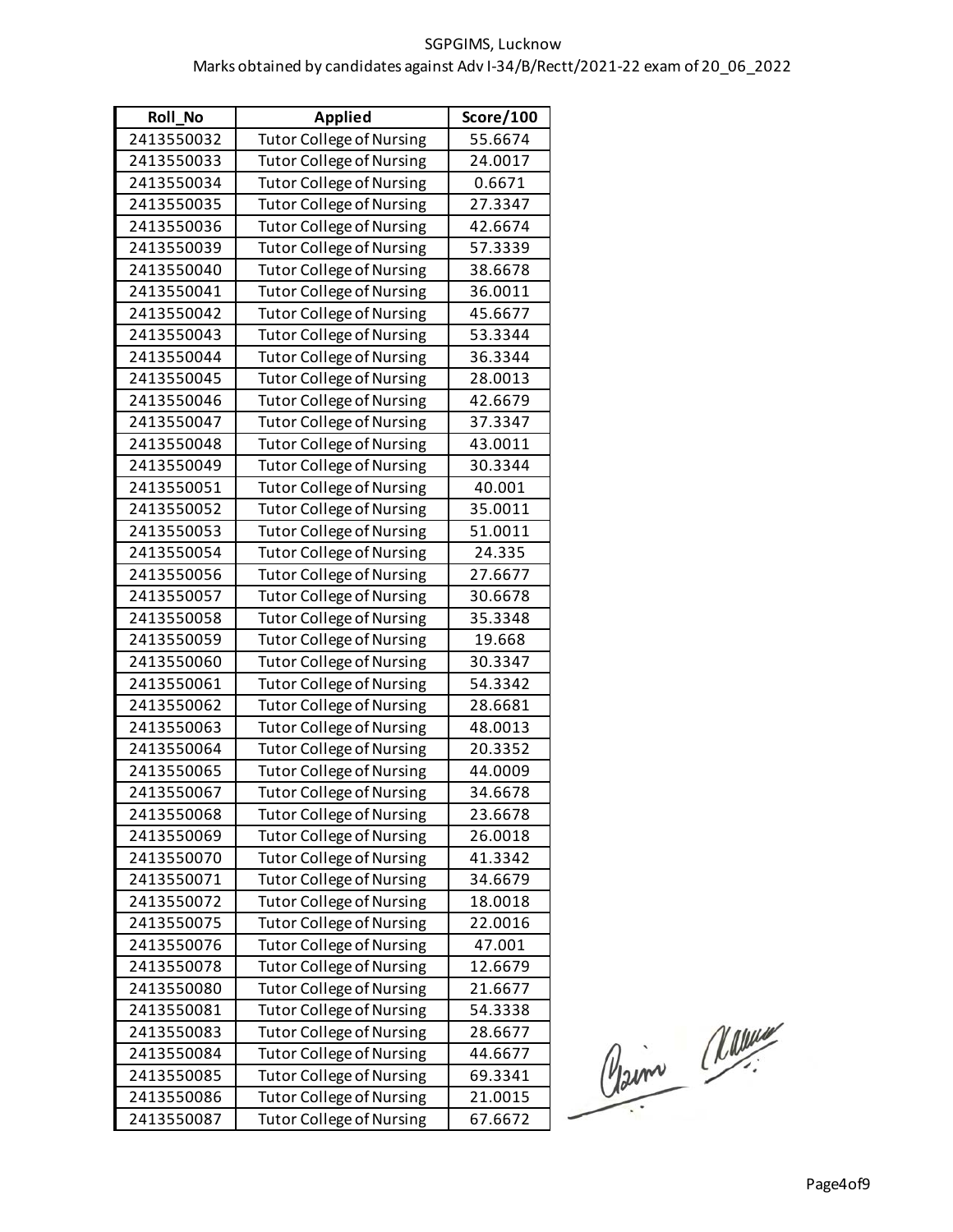| Roll_No    | <b>Applied</b>                  | Score/100 |
|------------|---------------------------------|-----------|
| 2413550089 | <b>Tutor College of Nursing</b> | 44.0011   |
| 2413550091 | <b>Tutor College of Nursing</b> | 55.001    |
| 2413550092 | <b>Tutor College of Nursing</b> | 37.3347   |
| 2413550093 | <b>Tutor College of Nursing</b> | 37.0012   |
| 2413550095 | <b>Tutor College of Nursing</b> | 60.0008   |
| 2413550096 | <b>Tutor College of Nursing</b> | 26.6683   |
| 2413550098 | <b>Tutor College of Nursing</b> | 50.0012   |
| 2413550099 | <b>Tutor College of Nursing</b> | 29.3346   |
| 2413550101 | <b>Tutor College of Nursing</b> | 43.3344   |
| 2413550102 | <b>Tutor College of Nursing</b> | 29.6684   |
| 2413550103 | <b>Tutor College of Nursing</b> | 42.3345   |
| 2413550104 | <b>Tutor College of Nursing</b> | 47.0007   |
| 2413550106 | <b>Tutor College of Nursing</b> | 40.3345   |
| 2413550107 | <b>Tutor College of Nursing</b> | 52.334    |
| 2413550108 | <b>Tutor College of Nursing</b> | 29.0012   |
| 2413550109 | <b>Tutor College of Nursing</b> | 56.0007   |
| 2413550111 | <b>Tutor College of Nursing</b> | 19.3348   |
| 2413550112 | <b>Tutor College of Nursing</b> | 49.0011   |
| 2413550113 | <b>Tutor College of Nursing</b> | 45.0011   |
| 2413550114 | <b>Tutor College of Nursing</b> | 33.668    |
| 2413550115 | <b>Tutor College of Nursing</b> | 59.0007   |
| 2413550116 | <b>Tutor College of Nursing</b> | 42.3345   |
| 2413550117 | <b>Tutor College of Nursing</b> | 40.6678   |
| 2413550118 | <b>Tutor College of Nursing</b> | 32.3347   |
| 2413550119 | <b>Tutor College of Nursing</b> | 22.6686   |
| 2413550120 | <b>Tutor College of Nursing</b> | 47.6675   |
| 2413550122 | <b>Tutor College of Nursing</b> | 8.6687    |
| 2413550123 | <b>Tutor College of Nursing</b> | 46.6676   |
| 2413550125 | <b>Tutor College of Nursing</b> | 20.0018   |
| 2413550126 | <b>Tutor College of Nursing</b> | 50.0011   |
| 2413550127 | <b>Tutor College of Nursing</b> | 43.6676   |
| 2413550129 | <b>Tutor College of Nursing</b> | 47.6677   |
| 2413550131 | <b>Tutor College of Nursing</b> | 43.0013   |
| 2413550133 | <b>Tutor College of Nursing</b> | 32.0017   |
| 2413550135 | <b>Tutor College of Nursing</b> | 29.0012   |
| 2413550136 | <b>Tutor College of Nursing</b> | 31.0016   |
| 2413550137 | <b>Tutor College of Nursing</b> | 39.668    |
| 2413550138 | <b>Tutor College of Nursing</b> | 67.334    |
| 2413550139 | <b>Tutor College of Nursing</b> | 38.6673   |
| 2413550141 | <b>Tutor College of Nursing</b> | 26.0013   |
| 2413550144 | <b>Tutor College of Nursing</b> | 25.0014   |
| 2413550145 | <b>Tutor College of Nursing</b> | 8.6688    |
| 2413550146 | <b>Tutor College of Nursing</b> | 31.3345   |
| 2413550147 | <b>Tutor College of Nursing</b> | 40.6678   |
| 2413550149 | <b>Tutor College of Nursing</b> | 50.3344   |
| 2413550150 | <b>Tutor College of Nursing</b> | 52.6673   |

Claim Masseur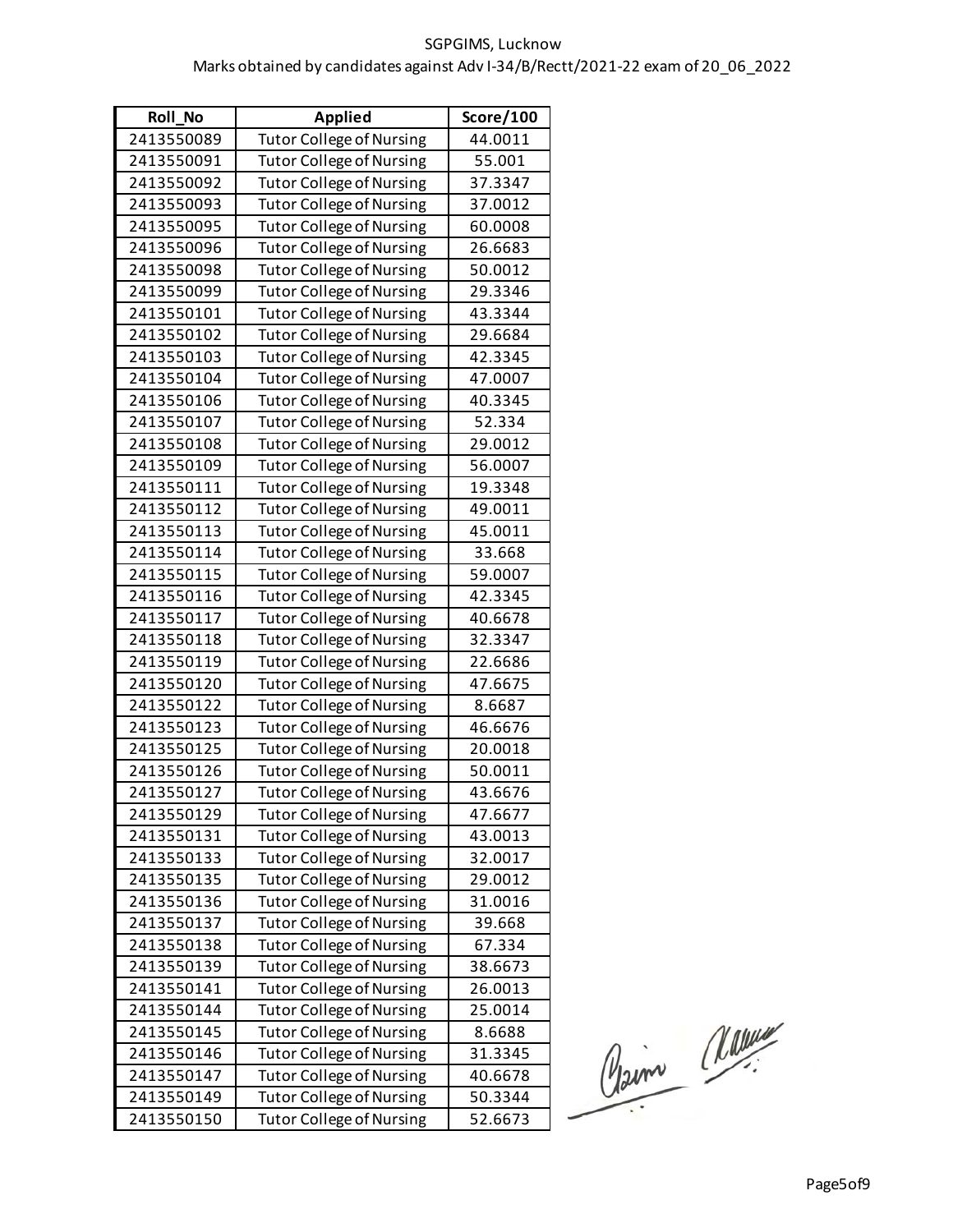| <b>Roll No</b> | <b>Applied</b>                  | Score/100 |
|----------------|---------------------------------|-----------|
| 2413550151     | <b>Tutor College of Nursing</b> | 14.0018   |
| 2413550152     | <b>Tutor College of Nursing</b> | 35.3346   |
| 2413550153     | <b>Tutor College of Nursing</b> | 54.6676   |
| 2413550157     | <b>Tutor College of Nursing</b> | 20.3347   |
| 2413550158     | <b>Tutor College of Nursing</b> | 28.668    |
| 2413550159     | <b>Tutor College of Nursing</b> | 19.6681   |
| 2413550160     | <b>Tutor College of Nursing</b> | 27.6679   |
| 2413550161     | <b>Tutor College of Nursing</b> | 30.6682   |
| 2413550162     | <b>Tutor College of Nursing</b> | 43.6677   |
| 2413550163     | <b>Tutor College of Nursing</b> | 21.3346   |
| 2413550164     | <b>Tutor College of Nursing</b> | 43.3344   |
| 2413550165     | <b>Tutor College of Nursing</b> | 36.0016   |
| 2413550166     | <b>Tutor College of Nursing</b> | 39.6679   |
| 2413550167     | <b>Tutor College of Nursing</b> | 14.0012   |
| 2413550168     | <b>Tutor College of Nursing</b> | 35.0011   |
| 2413550170     | <b>Tutor College of Nursing</b> | 27.6682   |
| 2413550172     | <b>Tutor College of Nursing</b> | 33.3347   |
| 2413550173     | <b>Tutor College of Nursing</b> | 35.6676   |
| 2413550174     | <b>Tutor College of Nursing</b> | 29.0013   |
| 2413550175     | <b>Tutor College of Nursing</b> | 35.3345   |
| 2413550176     | <b>Tutor College of Nursing</b> | 61.6673   |
| 2413550177     | <b>Tutor College of Nursing</b> | 33.3344   |
| 2413550178     | <b>Tutor College of Nursing</b> | 21.6684   |
| 2413550179     | <b>Tutor College of Nursing</b> | 17.6677   |
| 2413550180     | <b>Tutor College of Nursing</b> | 42.6676   |
| 2414610001     | <b>Tutor College of Nursing</b> | 43.0011   |
| 2414610002     | <b>Tutor College of Nursing</b> | 3.0021    |
| 2414610004     | <b>Tutor College of Nursing</b> | 48.001    |
| 2415140005     | <b>Tutor College of Nursing</b> | 39.3341   |
| 2415140006     | <b>Tutor College of Nursing</b> | 21.6681   |
| 2415140007     | <b>Tutor College of Nursing</b> | 30.3344   |
| 2415140008     | <b>Tutor College of Nursing</b> | 10.6684   |
| 2416640001     | <b>Tutor College of Nursing</b> | 52.334    |
| 2416640004     | <b>Tutor College of Nursing</b> | 51.334    |
| 2416640005     | <b>Tutor College of Nursing</b> | 54.3341   |
| 2416640006     | <b>Tutor College of Nursing</b> | 48.334    |
| 2417790002     | <b>Tutor College of Nursing</b> | 36.0013   |
| 2417790003     | <b>Tutor College of Nursing</b> | 37.3349   |
| 2417790004     | <b>Tutor College of Nursing</b> | 53.6675   |
| 2417790005     | <b>Tutor College of Nursing</b> | 26.0017   |
| 2417790007     | <b>Tutor College of Nursing</b> | 44.001    |
| 2417790008     | <b>Tutor College of Nursing</b> | 38.668    |
| 2417790009     | <b>Tutor College of Nursing</b> | 30.0015   |
| 2417790010     | <b>Tutor College of Nursing</b> | 47.6671   |
| 2417790011     | <b>Tutor College of Nursing</b> | 16.3346   |
| 2417790012     | <b>Tutor College of Nursing</b> | 49.3344   |

Pain Marie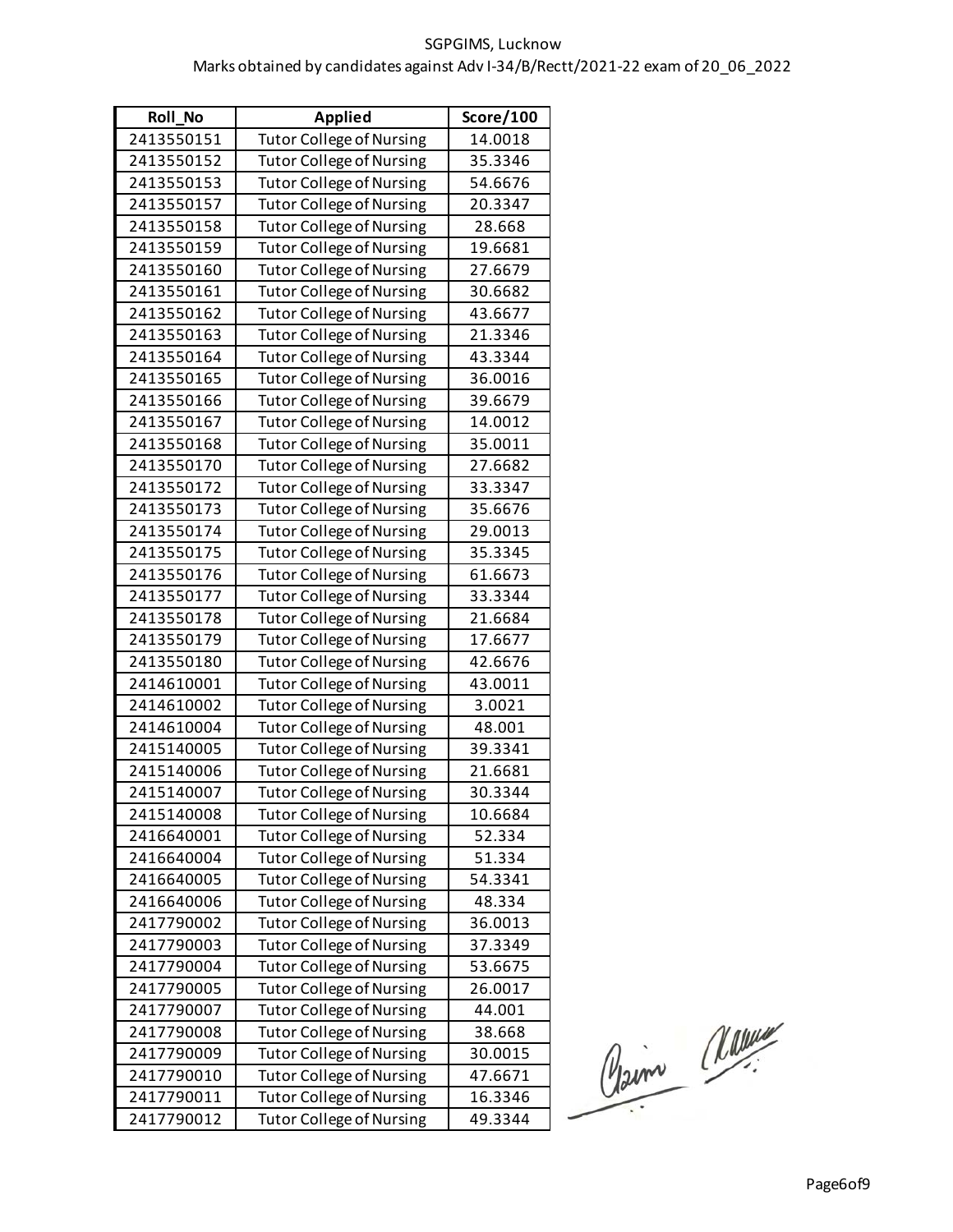| <b>Roll No</b> | <b>Applied</b>                  | <b>Score/100</b> |
|----------------|---------------------------------|------------------|
| 2417790015     | <b>Tutor College of Nursing</b> | 31.0013          |
| 2417790016     | <b>Tutor College of Nursing</b> | 14.3349          |
| 2417790019     | <b>Tutor College of Nursing</b> | 16.0013          |
| 2417790021     | <b>Tutor College of Nursing</b> | 18.6687          |
| 2417790022     | <b>Tutor College of Nursing</b> | 45.3344          |
| 2417790024     | <b>Tutor College of Nursing</b> | 19.0013          |
| 2417790026     | <b>Tutor College of Nursing</b> | 18.0012          |
| 2417790027     | <b>Tutor College of Nursing</b> | 11.3355          |
| 2417790028     | <b>Tutor College of Nursing</b> | 24.0012          |
| 2417790029     | <b>Tutor College of Nursing</b> | 49.334           |
| 2417790030     | <b>Tutor College of Nursing</b> | 17.0019          |
| 2417790032     | <b>Tutor College of Nursing</b> | 39.3343          |
| 2417790034     | <b>Tutor College of Nursing</b> | 3.334            |
| 2417790035     | <b>Tutor College of Nursing</b> | 13.6676          |
| 2417790038     | <b>Tutor College of Nursing</b> | 41.0012          |
| 2417790039     | <b>Tutor College of Nursing</b> | 30.668           |
| 2417790040     | <b>Tutor College of Nursing</b> | 20.3343          |
| 2417790043     | <b>Tutor College of Nursing</b> | 43.6676          |
| 2417790044     | <b>Tutor College of Nursing</b> | 19.3347          |
| 2417790045     | <b>Tutor College of Nursing</b> | 26.0007          |
| 2417790046     | <b>Tutor College of Nursing</b> | 27.6679          |
| 2417790049     | <b>Tutor College of Nursing</b> | 28.0012          |
| 2417790050     | <b>Tutor College of Nursing</b> | 60.0006          |
| 2417790054     | <b>Tutor College of Nursing</b> | 38.0014          |
| 2417790055     | <b>Tutor College of Nursing</b> | 27.6684          |
| 2417790056     | <b>Tutor College of Nursing</b> | 32.668           |
| 2417810003     | <b>Tutor College of Nursing</b> | 20.3351          |
| 2417810006     | <b>Tutor College of Nursing</b> | $-2.6641$        |
| 2417810007     | <b>Tutor College of Nursing</b> | 8.3353           |
| 2417810010     | <b>Tutor College of Nursing</b> | 34.6683          |
| 2417810013     | <b>Tutor College of Nursing</b> | 31.0013          |
| 2417810015     | <b>Tutor College of Nursing</b> | 3.0007           |
| 2417810018     | <b>Tutor College of Nursing</b> | 9.6689           |
| 2420630001     | <b>Tutor College of Nursing</b> | 24.3339          |
| 2420630003     | <b>Tutor College of Nursing</b> | 32.0016          |
| 2420630004     | <b>Tutor College of Nursing</b> | 26.335           |
| 2420630005     | <b>Tutor College of Nursing</b> | 34.6683          |
| 2420630006     | <b>Tutor College of Nursing</b> | 31.001           |
| 2420630008     | <b>Tutor College of Nursing</b> | 2.0005           |
| 2420630009     | <b>Tutor College of Nursing</b> | 20.3349          |
| 2420630012     | <b>Tutor College of Nursing</b> | 12.3352          |
| 2420630014     | Tutor College of Nursing        | 26.0014          |
| 2420630015     | <b>Tutor College of Nursing</b> | 25.3352          |
| 2420630016     | <b>Tutor College of Nursing</b> | 1.3358           |
| 2423830002     | <b>Tutor College of Nursing</b> | 50.6677          |
| 2423830003     | <b>Tutor College of Nursing</b> | 48.3342          |

Claim Masseur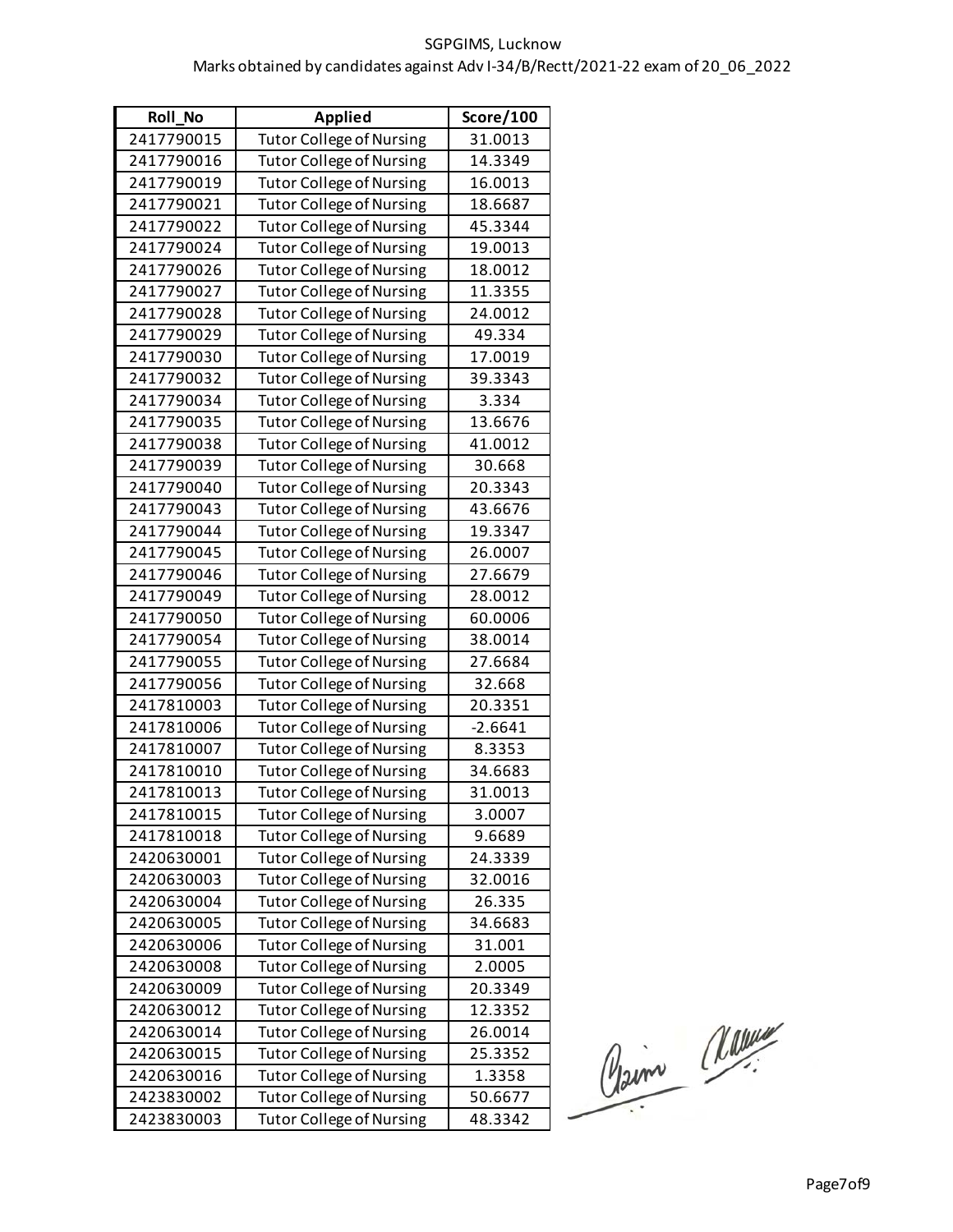| <b>Roll No</b> | <b>Applied</b>                  | Score/100 |
|----------------|---------------------------------|-----------|
| 2423830004     | <b>Tutor College of Nursing</b> | 47.3344   |
| 2424850001     | <b>Tutor College of Nursing</b> | 61.6674   |
| 2426870002     | <b>Tutor College of Nursing</b> | 55.3341   |
| 2426870004     | <b>Tutor College of Nursing</b> | 47.6675   |
| 2426870005     | <b>Tutor College of Nursing</b> | 46.0013   |
| 2426870006     | <b>Tutor College of Nursing</b> | 34.3347   |
| 2426870007     | <b>Tutor College of Nursing</b> | 18.0019   |
| 2426870008     | <b>Tutor College of Nursing</b> | 48.0011   |
| 2427880001     | <b>Tutor College of Nursing</b> | 23.6682   |
| 2427880002     | <b>Tutor College of Nursing</b> | 39.6678   |
| 2427880003     | <b>Tutor College of Nursing</b> | 50.001    |
| 2428890001     | <b>Tutor College of Nursing</b> | 51.0009   |
| 2428890002     | <b>Tutor College of Nursing</b> | 58.334    |
| 2428890003     | <b>Tutor College of Nursing</b> | 55.0006   |
| 2428890005     | <b>Tutor College of Nursing</b> | 27.6683   |
| 2428890010     | <b>Tutor College of Nursing</b> | 25.6682   |
| 2428890015     | <b>Tutor College of Nursing</b> | 46.3341   |
| 2430840001     | <b>Tutor College of Nursing</b> | 56.3342   |
| 2430840003     | <b>Tutor College of Nursing</b> | 18.0016   |
| 2430840004     | <b>Tutor College of Nursing</b> | 44.6678   |
| 2430840005     | <b>Tutor College of Nursing</b> | 48.6675   |
| 2432860002     | <b>Tutor College of Nursing</b> | 62.6673   |
| 2432860003     | <b>Tutor College of Nursing</b> | 39.6677   |
| 2432860004     | <b>Tutor College of Nursing</b> | 40.6677   |
| 2435030001     | <b>Tutor College of Nursing</b> | 45.6676   |
| 2435030002     | <b>Tutor College of Nursing</b> | 64.0006   |
| 2435030003     | <b>Tutor College of Nursing</b> | 56.3341   |
| 2435030004     | <b>Tutor College of Nursing</b> | 37.3346   |
| 2435030005     | <b>Tutor College of Nursing</b> | 40.3347   |
| 2435030006     | <b>Tutor College of Nursing</b> | 33.6681   |
| 2435030007     | <b>Tutor College of Nursing</b> | 69.334    |
| 2435030008     | <b>Tutor College of Nursing</b> | 47.0009   |
| 2435030013     | <b>Tutor College of Nursing</b> | 42.3343   |
| 2435030016     | <b>Tutor College of Nursing</b> | 54.6675   |
| 2435030017     | <b>Tutor College of Nursing</b> | 37.3347   |
| 2435030018     | <b>Tutor College of Nursing</b> | 41.6679   |
| 2435030019     | <b>Tutor College of Nursing</b> | 27.6684   |
| 2435030021     | <b>Tutor College of Nursing</b> | 42.001    |
| 2435030022     | <b>Tutor College of Nursing</b> | 21.3348   |
| 2435030025     | <b>Tutor College of Nursing</b> | 45.0009   |
| 2435030026     | <b>Tutor College of Nursing</b> | 40.6678   |
| 2435030029     | Tutor College of Nursing        | 49.3346   |
| 2435030030     | <b>Tutor College of Nursing</b> | 46.6676   |
| 2435030031     | <b>Tutor College of Nursing</b> | 27.3348   |
| 2435030034     | <b>Tutor College of Nursing</b> | 41.0013   |
| 2435030036     | <b>Tutor College of Nursing</b> | 23.6677   |

Claim Massier